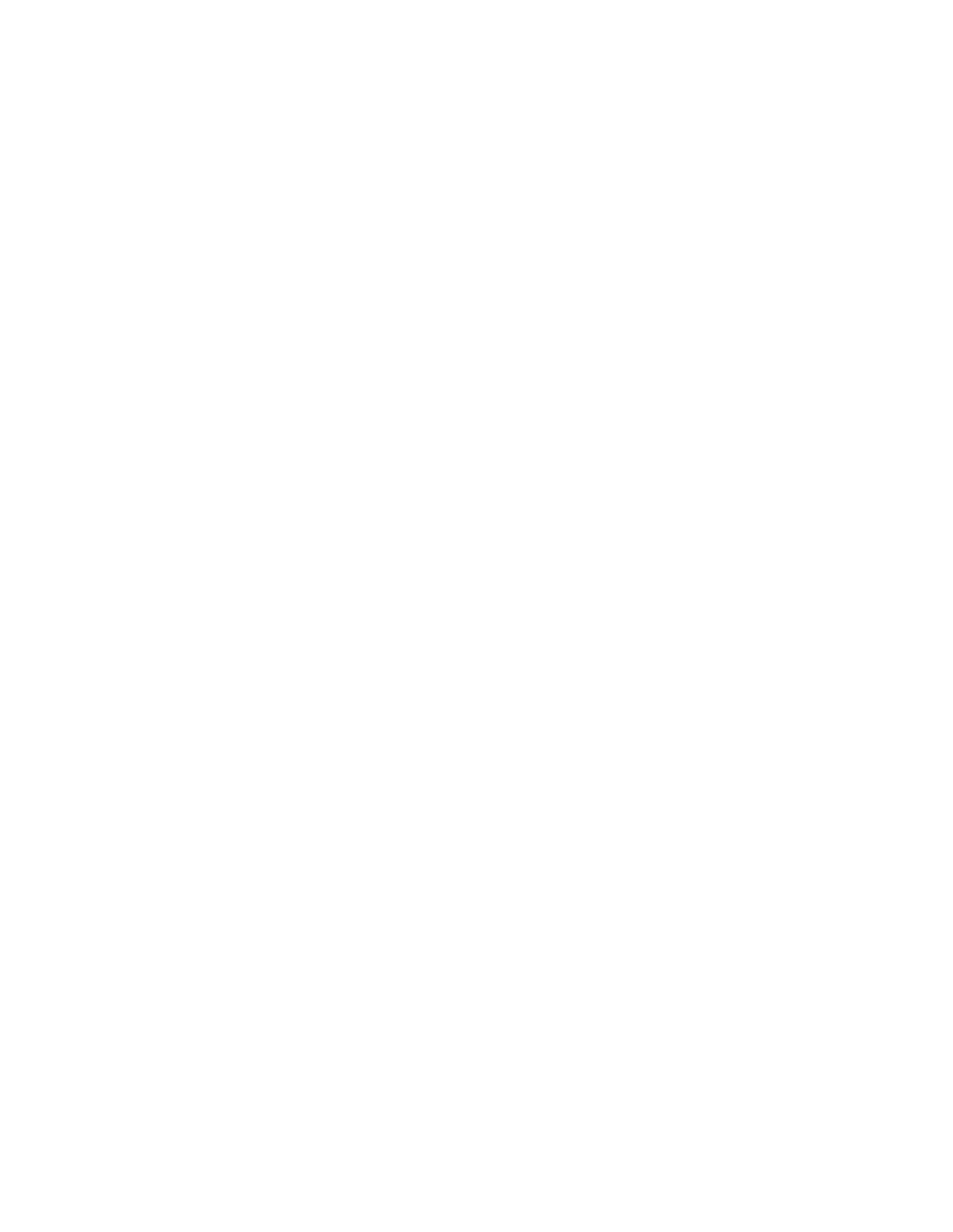# **SECTION 11240 CHEMICAL METER PUMPS - GENERAL**

# <span id="page-2-0"></span>**PART 1 - GENERAL**

### <span id="page-2-1"></span>1.01 WORK INCLUDED

A. This section covers the work necessary to furnish and install, complete, the chemical metering pumps specified herein, and as further specified in the Detail Pump Specifications hereinafter.

#### <span id="page-2-2"></span>1.02 GENERAL

A. See GENERAL CONDITIONS which contain information and requirements that apply to the work specified herein and are mandatory for this project.

### <span id="page-2-3"></span>1.03 MANUFACTURER'S SERVICES

A. A manufacturer's representative for the equipment specified shall be present at the jobsite for installation assistance, inspection and certification of the installation, equipment testing, startup assistance, and training of DISTRICT'S personnel.

# <span id="page-2-4"></span>1.04 SUBMITTALS

A. Submittals shall be make as required in Section F of the GENERAL CONDITIONS. In addition, complete fabrication, assembly, foundation, and installation drawings, together with detailed specifications and data covering material used, power drive assemblies, parts, devices, pumps, supports, panels, and other accessories forming a part of the equipment furnished as well as schematics, diagrams, and panel layouts.

#### <span id="page-2-5"></span>1.05 RELATED WORK SPECIFIED AND PERFORMED UNDER OTHER SECTIONS

| <b>Section</b> | Item                                     |
|----------------|------------------------------------------|
| Division 15    | Valves, pipe, and fittings as applicable |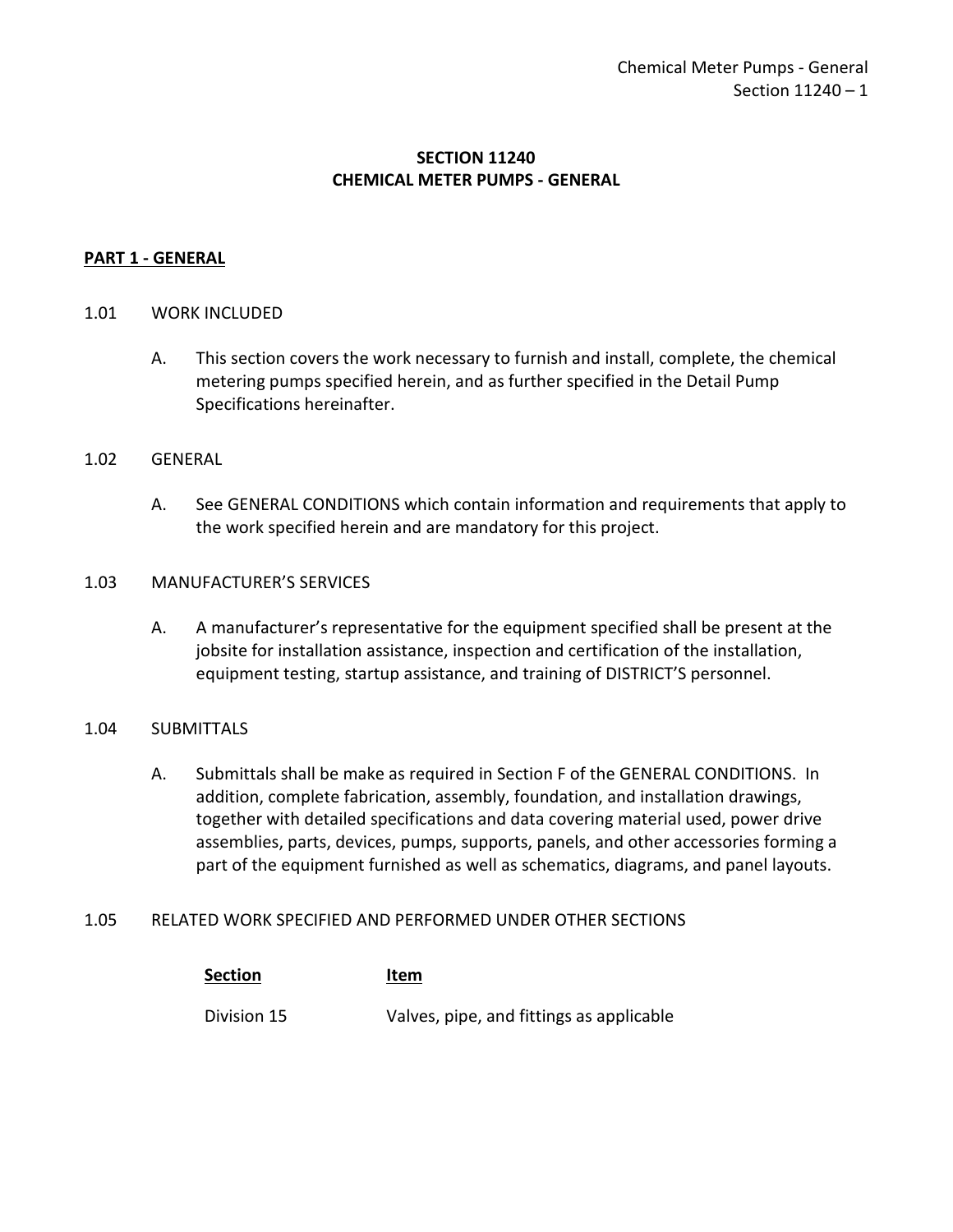# <span id="page-3-0"></span>**PART 2 - PRODUCTS**

# <span id="page-3-1"></span>2.01 GENERAL

A. The use of a manufacturer's name and model or catalog number is for the purpose of establishing the standard of quality and general configuration desired only. Products of other manufacturers will be considered in accordance with the General Conditions.

# <span id="page-3-2"></span>2.02 PUMP AND DRIVER DESCRIPTION

A. See Detail Pump Specifications at the end of this section.

### <span id="page-3-3"></span>2.03 PUMP ACCESSORIES

- A. Pump Identification Plate: A 16-gauge stainless steel identification plate shall be securely mounted on each pump in a readily visible location. The plate shall bear the  $\frac{1}{4}$ inch die-stamped equipment identification number that is assigned each pump in the Detail Specification and shown on the Drawings.
- B. Lifting Lugs: Equipment weighing over 100 pounds shall be provided with lifting lugs.
- C. Gauge Connections: Provide tapped and plugged suction and discharge gauge connections on the piping headers immediately adjacent to the pumps.
- D. Spare Parts and Special Tools: See Detail Pump Specification for spare parts and special tool required.
- E. Corrosion Resistance: All materials used in the construction of chemical feeding equipment, shall be resistant to corrosive attacks from the chemicals they serve. The following table lists the most commonly used chemicals for the water treatment and some of the suitable materials for the construction of chemical feeding equipment. Unless the manufacturer suggests more suitable, approved materials for his equipment, the following table shall be adhered to:

# **Chemical Chemical Suitable Handling Material**

Aqueous Ammonia (NH4OH) Hastelloy C, Titanium, PVC, Penton, Hypalon, Vinyl, Saran, Polyethylene, Tyril, Glass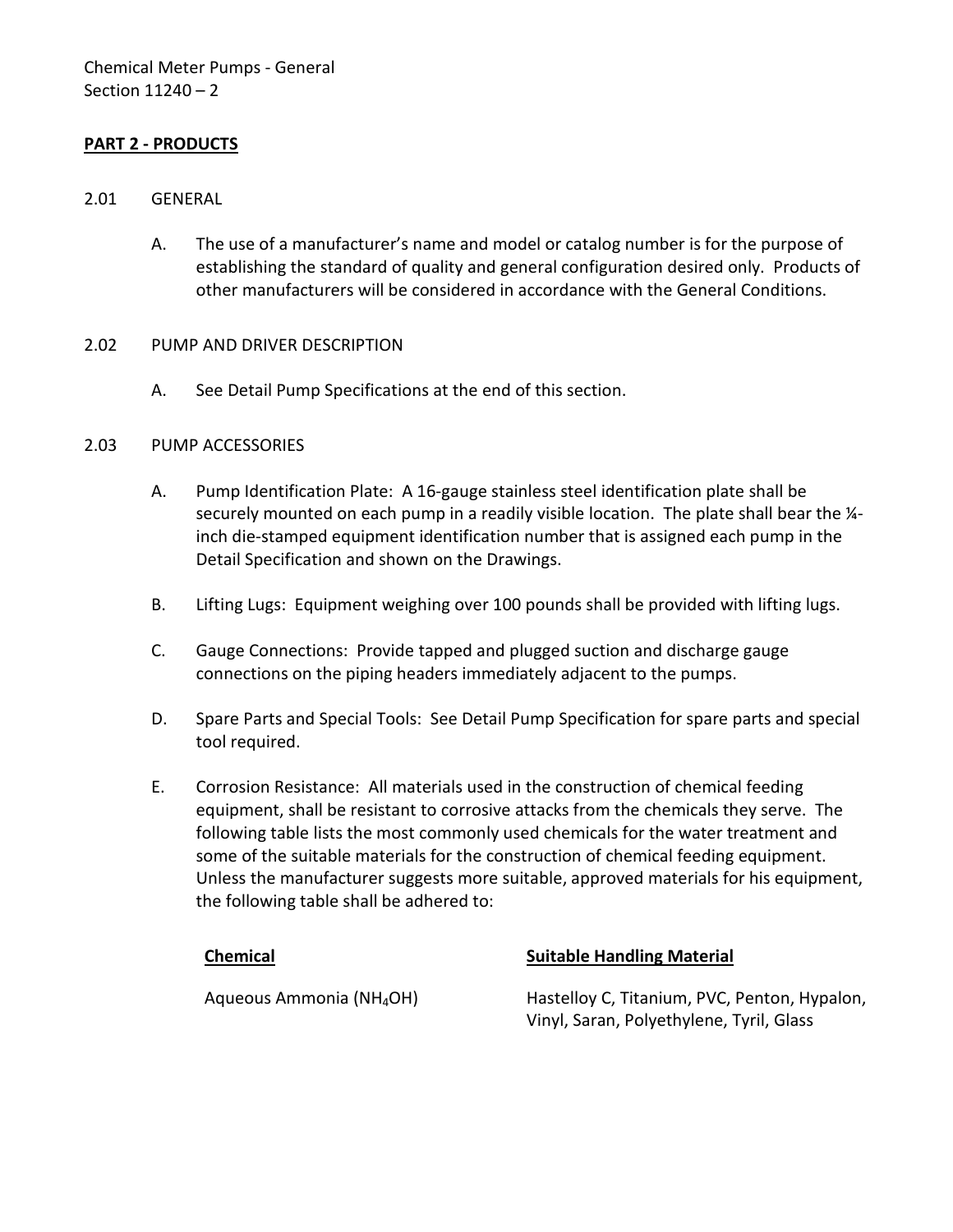# <span id="page-4-0"></span>**PART 3 - EXECUTION**

### <span id="page-4-1"></span>3.01 PUMP AND DRIVER INSTALLATION

A. Pumps and drivers shall be installed in accordance with the manufacturer's recommendations, and as shown on the Drawings.

### <span id="page-4-2"></span>3.02 PAINTING

A. Unless special painting is required by the Detail Specifications, shop and field painting shall be in accordance with and as specified in Section 09871, COATING SYSTEMS FOR WATER PUMPING PLANTS.

#### <span id="page-4-3"></span>3.03 FUNCTIONAL TEST

A. Prior to plant startup, all equipment described Specifications following shall be inspected for proper alignment, quiet operation, proper connection, and satisfactory performance by means of a functional test.

### <span id="page-4-4"></span>3.04 MANUFACTURER'S CERTIFICATE(S)

A. The CONTRACTOR shall obtain written certification from the manufacturer, addressed to the DISTRICT, stating that the equipment will efficiently and thoroughly perform the required functions in accordance with these specifications and as indicated on the Drawings, and that the pump manufacturer accepts joint responsibility with the CONTRACTOR for coordination of all equipment, including motors, controls, and services required for proper installation and operation of the completely assembled and installed unit. The CONTRACTOR shall submit all such certificates to the ENGINEER.

# <span id="page-4-5"></span>3.05 O&M MANUALS

A. Prior to start-up the CONTRACTOR shall furnish to the DISTRICT complete operation and maintenance manuals in accordance with Section F of the GENERAL CONDITIONS.

# **END OF SECTION 11240**